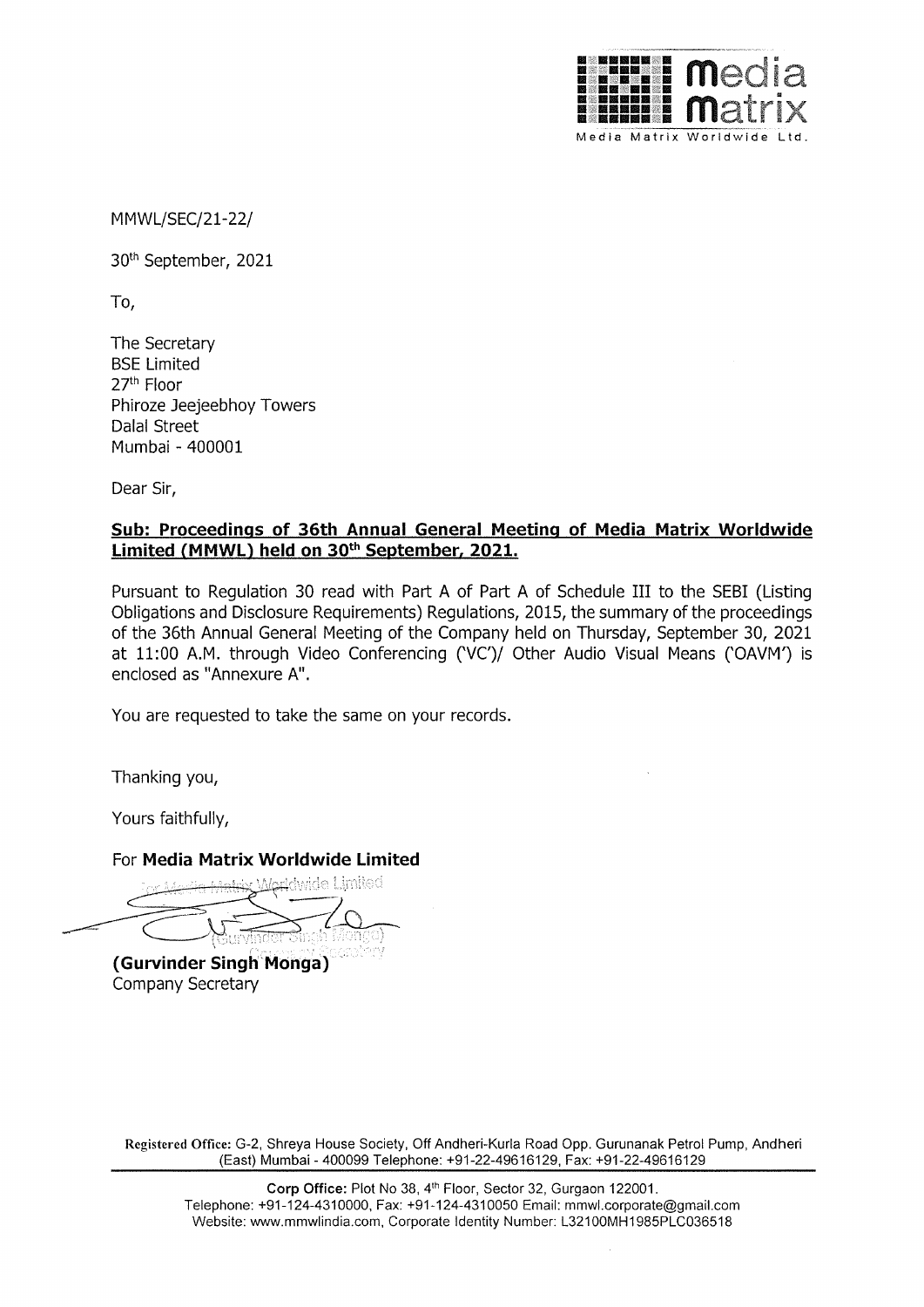

## **Annexure -A**

## **SUMMARY OF PROCEEDINGS OF 36TH ANNUAL GENERAL MEETING OF THE MEMBERS OF MEDIA MATRIX WORLDWIDE LIMITED HELD ON THURSDAY, THE 30TH DAY OF SEPTEMBER, 2021 AT 11:00 A.M.**

**Venue:** Deemed Venue was 8, Commercial Complex, Masjid Moth, Greater Kailash II, New Delhi - 110048 from where Chairman of the Meeting conducted the 36th Annual General Meeting.

**Day, Date and Time:** Thursday, September 30, 2021 at 11:00 A.M.

The Company Secretary welcomed all the Members present through Video conference ('VC'). He informed the members that in view of the continuing Covid-19 pandemic, the Ministry of Corporate Affairs ('MCA') has vide its General Circular No. 20/ 2020 dated May 5, 2020 and Circular No. 02/2021 dated 13th January, 2021 in relation to 'Clarification on holding of annual general meeting ('AGM') through video conferencing ('VC') or other audio visual means ('OAVM') read with General Circular No. 14/2020 dated April 8, 2020 and General Circular No. 17/2020 dated April 13, 2020 in relation to 'Clarification on passing of ordinary and special resolutions by companies under the Companies Act, 2013 and the rules made thereunder on account of the threat posed by Covid-19' and the Securitiesand Exchange Board of India ('SEBI') vide its circular No. SEBI/HO/CFD/ CMDl/CIR/P/2020/79 dated May 12, 2020 in relation to 'Additional relaxation in relation to compliance with certain provisions of SEBI (Listing Obligations and Disclosure Requirements) Regulations 2015 and Circular No. SEBI/HO/CFD/CMD2/CIR/P/2021/11 dated January 15, 2021 in relation to Relaxation from the compliance with certain provisions of SEBI (Listing Obligations and Disclosure Requirements) Regulations, due to Covid-19 pandemic' (Collectively referred to as the **'SEBI Circulars')** permitted the holding of the Annual General Meeting ('AGM'/'the Meeting') through VC/OAVM, without the physical presence of the members at a common venue.

In compliance with the provisions of the Companies Act, 2013 ("Act"), SEBI (Listing Obligations and Disclosure Requirements) Regulations, 2015 ("Listing Regulations"), MCA Circulars and SEBI Circular, the Annual General Meeting of the Company was held through VC and the Company had taken all requisite steps to enable Members to participate and vote on the items being considered in the AGM. He informed the Members about some basic instructions with respect to the participation at the AGM through VC.

The Company Secretary further informed the Members about the presence of following Directors who attended the AGM through video conference:

- Shri Chhattar Kumar Goushal, Independent Director and Chairman of the Audit Committee and member of Nomination and Remuneration, Stakeholders and Relationship Committee.
- Shri Sandeep Jairath, Whole-time Director cum Chief Financial Officer of the Company and member of the Audit Committee.
- Shri Aasheesh Verma, Independent Director, Chairman of the Nomination and Remuneration Committee, member of the Risk Management Committee.
- Shri Suresh Bohra, Independent Director and Chairman of the Stakeholders and Relationship Committee, member of Nomination and Remuneration and Audit Committee.
- Smt. Mansi Gupta, Independent Director and Chairman of the Risk Management Committee.
- Smt. Bela Banerjee, Non-Executive Director and member of Nomination and Remuneration Committee.
- Shri Sunil Batra, Non-Executive Director, member of Stakeholders Relationship Committee and Risk Management Committee.

**Registered Office:** G-2, Shreya House Society, Off Andheri-Kurla Road Opp. Gurunanak Petrol Pump, Andheri (East) Mumbai - 400099 Telephone: +91-22-49616129, Fax: +91-22-49616129

in)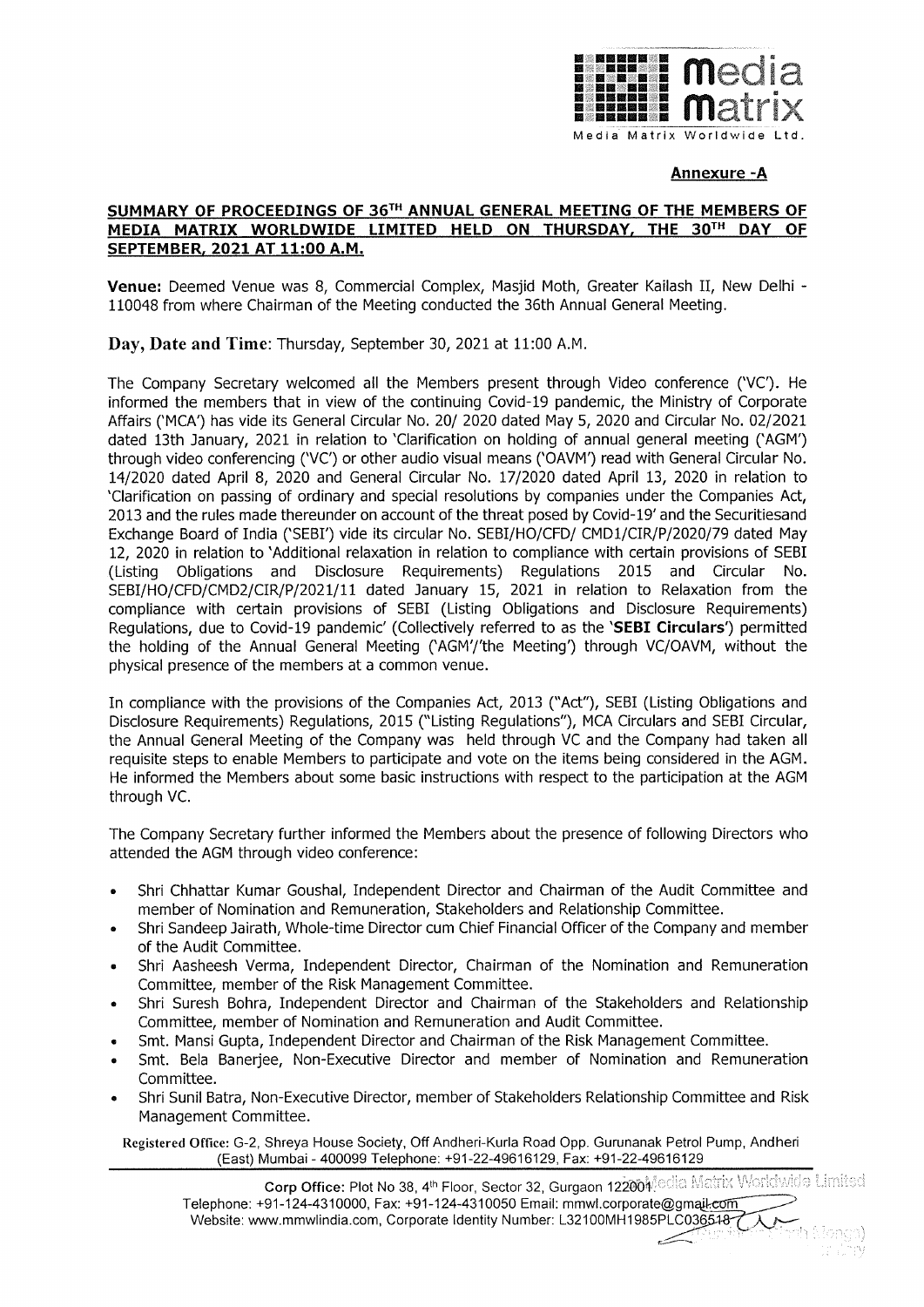

The Company Secretary also informed the presence of the representative of statutory auditor and Shri Mohd. Zafar, Partner of MZ & Associates, secretarial auditor and scrutinizer of this meeting who attended the AGM through video conference.

Shri Chhattar Kumar Goushal, Chairman of the Board Meetings was elected as Chairman of the AGM and presided over the Meeting.The Members were also apprised about the availability of all the requisite statutory registers and other relevant documents as referred in the notice and the explanatory statement.

The Company Secretary also informed about the presence of requisite quorum to conduct the proceedings of this meeting. Thereafter Chairman declared that the quorum being present the meeting is called to order.

The Company Secretary further informed the Members that the Company, in accordance with the Companies Act, 2013 & SEBI (Listing Obligations and Disclosure Requirements) Regulations, 2015, had provided facility to all the Members as on September 23, 2021 ("the Cut-off Date") to exercise their votes on the items of business given in the Notice through remote electronic voting system provided by National Securities Depository Services Limited (NSDL). The remote e-voting period commenced on Monday, 27<sup>th</sup> September, 2021 at 09.00 A.M. and concluded on Wednesday, 29<sup>th</sup> September, 2021 at 5.00 P.M. The Company Secretary also informed about the Members about the availability of e-voting system during the AGM for those present in the AGM through VC/OAVM and who have not cast their votes through remote e-voting. He further informed that Members attending the AGM who have not cast their vote by remote e-voting are entitled to exercise their right to vote by e-voting during the AGM, which shall remain active for 15 minutes after the closure of this AGM by the Chairman.

The Company Secretary informed that the Board of Directors had appointed MZ & Associates as the Scrutinizer for the purpose of scrutinizing the remote e-voting process and e-voting during the AGM, in a fair and transparent manner. He also informed that the combined results of remote e-Voting and e-Voting during the 36<sup>th</sup> AGM for the resolutions would be declared within 48 hours of the conclusion of AGM on receipt of the Scrutinizer's report and the Results/ Scrutinizer's report will be placed on the website of the Company, and the same shall also be submitted to the Stock Exchange viz. BSE Limited and will also be placed on the website of NSDL in compliance with the provisions of the Companies Act, 2013 and the SEBI (Listing Obligations and Disclosure Requirements) Regulations, 2015.

The Company Secretary further read the items of the Ordinary and Special Business to be transacted at the 36<sup>th</sup> Annual General Meeting, as mentioned below:

- 1. To receive, consider and adopt the Audited Financial Statements of the Company for the financial year ended 31st March, 2021, Reports of the Board of Directors' and Auditors' as an **Ordinary Resolution.**
- 2. To receive, consider and adopt the Audited Consolidated Financial Statements of the Company for the financial year ended 31st March, 2021 and Auditors' Report thereon as an **Ordinary Resolution.**
- 3. To re-appoint Shri Sunil Batra, (DIN: 02188254), Director who retires by rotation and being eligible offers himself for re-appointment as an **Ordinary Resolution.**
- 4. To Appoint M/s SGN & CO, Chartered Accountants (Firm registration number 134565W), as Statutory Auditors and and to fix their remuneration as an **Ordinary Resolution.**
- 5. To revise remuneration of Shri Sandeep Jairath (DIN 05300460), Whole-time Director cum Chief Financial Officer of the Company as an **Ordinary Resolution.**

Thereafter, the Chairman addressed the Members and delivered his speech.

il Pegistered Office: G-2, Shreya House Society, Off Andheri-Kurla Road Opp. Gur<del>unanak Petrol</del>atimp,∜Andheri<sup>a اس</sup><br>(East) Mumbai - 400099 Telephone: +91-22-49616129, Fax: +91-22-49616129

**Corp Office:** Plot No 38, **4th** Floor, Sector 32, Gurgaon 122001. \_,/:;;It·/:·,,,~ Telephone: +91-124-4310000, Fax: +91-124-4310050 Email: mmwl.corporate@gmail.com . , , , ,  $\lesssim$ Website: www.mmwlindia.com, Corporate Identity Number: L32100MH1985PLC036518 ·